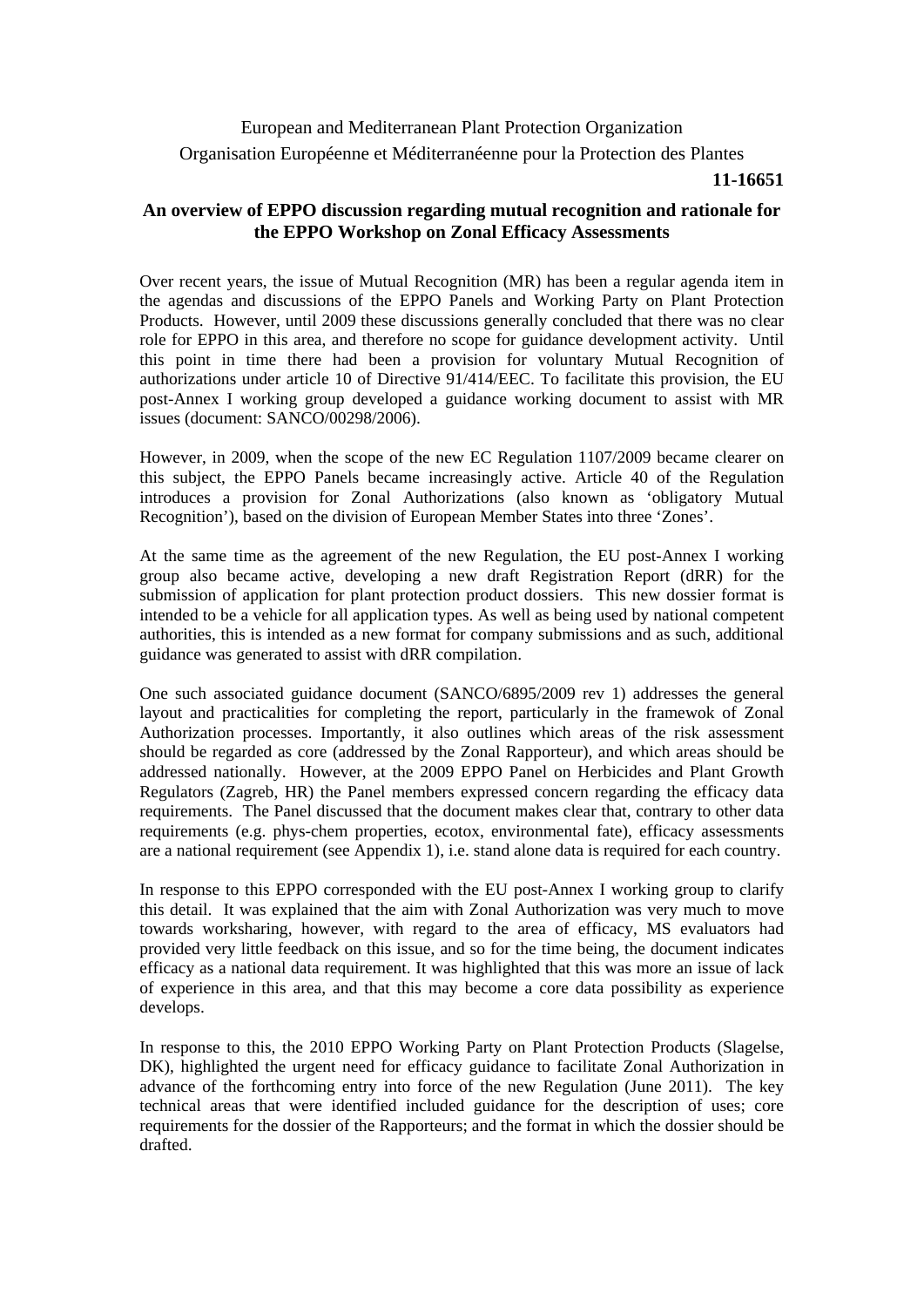Shortly after this, an industry initiative led by ECPA aimed to elucidate some of the answers to these issues. An ECPA/Member State workshop was held in September 2010, after which there followed a consultation with applicant companies and Member State regulatory authorities. This made some progress in elucidating which data should and should not be integrated into the core dossier. It was also concluded that both industry and regulators need to work together to agree and reduce the number of national data requirements and then formalize this agreement.

Since this step was taken, EPPO Panel members have urged for an EPPO Workshop in advance of the date of entry into force of the new Regulation with experts from industry and regulators, in order to bring these developments together in order to make firm solutions to these issues.

The EPPO Workshop on Zonal Efficacy Assessments will take place in Berlin, on 2011-04- 05/06 and sets out the following objectives:

- Provide guidance on a common format and content of the efficacy components of the dRR (draft Registration Report);
- Provide guidance on how to produce a zonal BAD (Biological Assessment Dossier);
- Agreement on core dossier requirements and which areas should be addressed by national addenda;
- Zonal data sets (number and location of trials for a zonal submission) and extra-zonal data (i.e. data from outside the zone);
- Understanding of general dossier submission procedures;
- Identification of the need to adapt existing EPPO standards and the need for new ones.